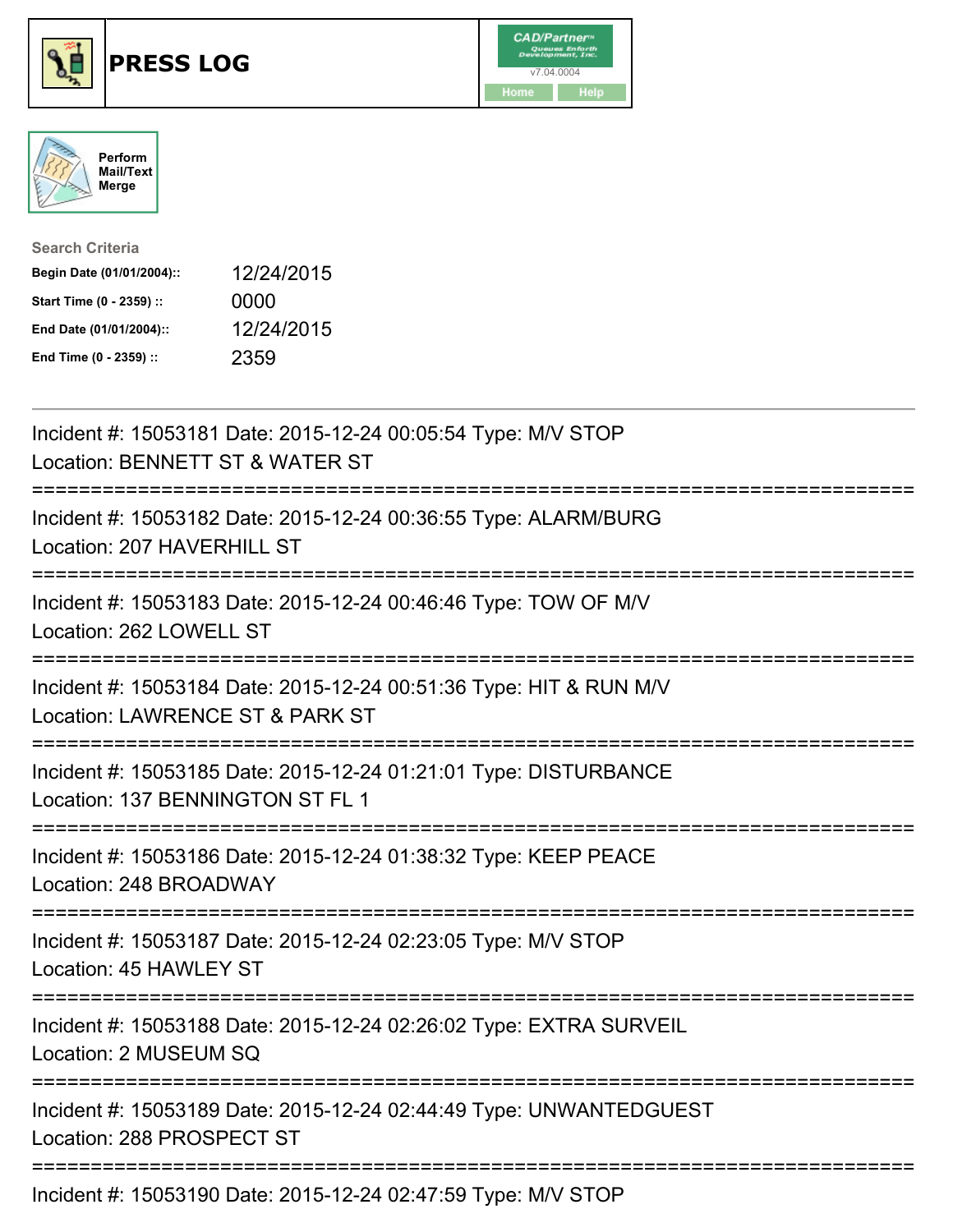| Location: ESSEX ST & FRANKLIN ST<br>=========================                                                                          |
|----------------------------------------------------------------------------------------------------------------------------------------|
| Incident #: 15053192 Date: 2015-12-24 04:36:42 Type: ALARMS<br>Location: 100 AMESBURY ST                                               |
| Incident #: 15053191 Date: 2015-12-24 04:37:07 Type: TOW/REPOSSED<br>Location: 19 DORCHESTER ST<br>----------------------------------- |
| Incident #: 15053193 Date: 2015-12-24 04:59:48 Type: DISTURBANCE<br>Location: 183 PARKER ST #4                                         |
| Incident #: 15053194 Date: 2015-12-24 05:44:01 Type: ALARMS<br>Location: ARLINGTON SCHOOL / 150 ARLINGTON ST                           |
| Incident #: 15053195 Date: 2015-12-24 06:38:29 Type: ALARMS<br>Location: NEWCO / 94 GLENN ST                                           |
| Incident #: 15053196 Date: 2015-12-24 07:03:46 Type: ALARMS<br>Location: LORENZO BUILDING / 599 CANAL ST                               |
| Incident #: 15053197 Date: 2015-12-24 07:28:45 Type: TOW OF M/V<br>Location: BLOCKING / 63 WILMOT ST                                   |
| Incident #: 15053198 Date: 2015-12-24 07:30:20 Type: M/V STOP<br>Location: DENNYS / 160 WINTHROP AV                                    |
| Incident #: 15053199 Date: 2015-12-24 07:33:24 Type: PARK & WALK<br>Location: BROADWAY                                                 |
| Incident #: 15053200 Date: 2015-12-24 07:33:53 Type: STOL/MV/PAS<br>Location: 105 WOODLAND ST                                          |
| Incident #: 15053201 Date: 2015-12-24 07:36:02 Type: LARCENY/PAST<br>Location: 2 GREENFIELD ST                                         |
| Incident #: 15053202 Date: 2015-12-24 08:00:36 Type: M/V STOP<br>Location: MR TUX / 59 MERRIMACK ST                                    |
| Incident #: 15053203 Date: 2015-12-24 08:03:54 Type: MEDIC SUPPORT<br>Location: 67 BROOKFIELD ST FL 1                                  |
| Incident #: 15053204 Date: 2015-12-24 08:06:34 Type: M/V STOP                                                                          |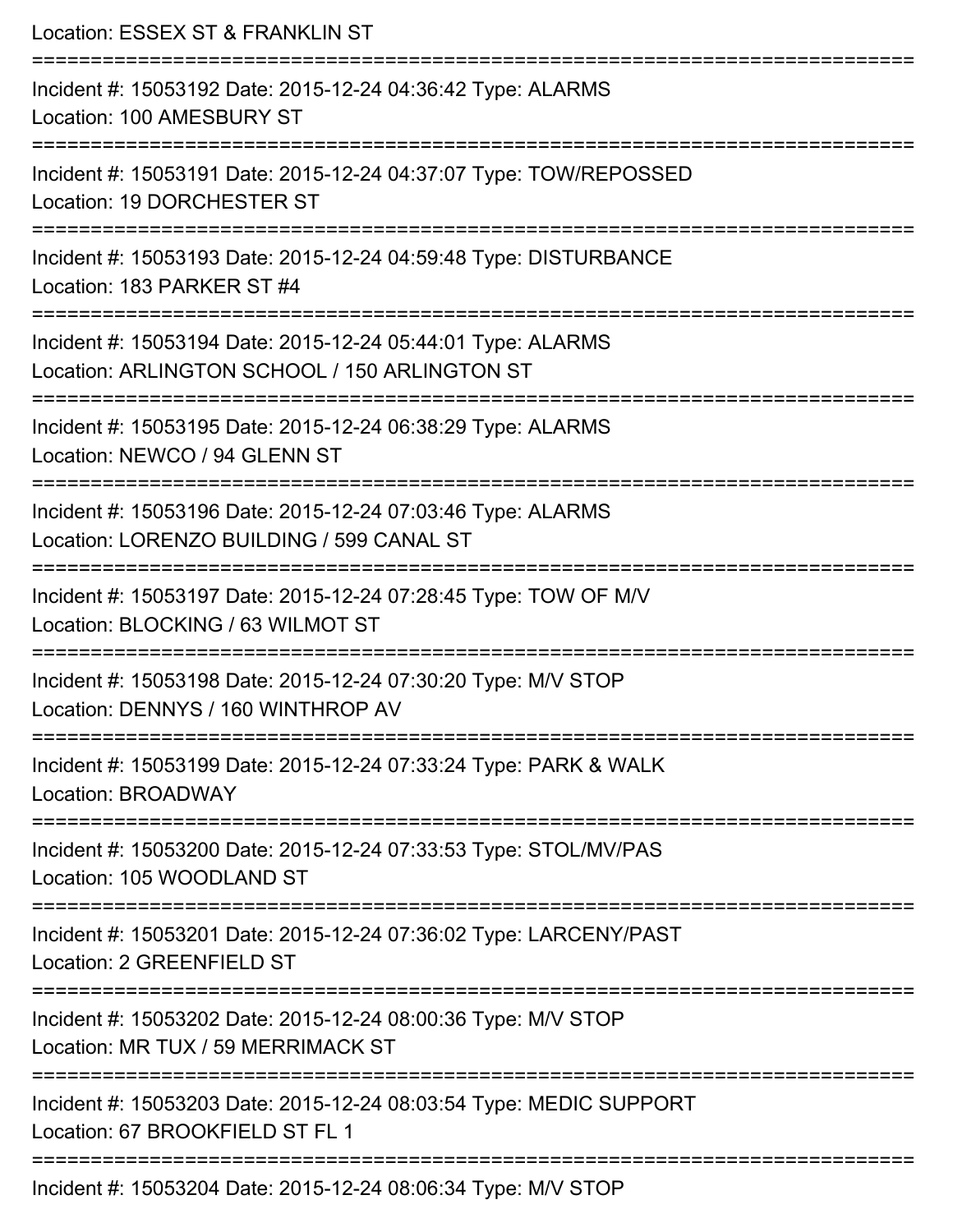| Incident #: 15053205 Date: 2015-12-24 08:56:51 Type: B&E/PAST<br>Location: 479 S BROADWAY                      |
|----------------------------------------------------------------------------------------------------------------|
| Incident #: 15053206 Date: 2015-12-24 08:58:15 Type: B&E/MV/PAST<br>Location: 21 BELLEVUE ST                   |
| Incident #: 15053207 Date: 2015-12-24 09:07:05 Type: AUTO ACC/UNK PI<br>Location: MR TUX / 59 MERRIMACK ST     |
| Incident #: 15053208 Date: 2015-12-24 09:16:43 Type: NEIGHBOR PROB<br>Location: 51 WEST ST FL 2                |
| Incident #: 15053209 Date: 2015-12-24 09:23:39 Type: SUS PERS/MV<br>Location: KATHERINE ST & WOODLAND ST       |
| Incident #: 15053210 Date: 2015-12-24 09:24:26 Type: LOCKOUT<br>Location: 660 HAVERHILL ST                     |
| Incident #: 15053211 Date: 2015-12-24 09:42:42 Type: AMBULANCE ASSSI<br>Location: 24 SHERIDAN ST FL 2          |
| Incident #: 15053212 Date: 2015-12-24 10:40:33 Type: AUTO ACC/NO PI<br>Location: DENNYS / 160 WINTHROP AV      |
| Incident #: 15053213 Date: 2015-12-24 10:46:59 Type: 911 HANG UP<br>Location: 6 INMAN ST #1                    |
| Incident #: 15053214 Date: 2015-12-24 11:10:42 Type: B&E/PAST<br>Location: FOOD FOR THE WORLD / 468 N CANAL ST |
| Incident #: 15053215 Date: 2015-12-24 11:56:55 Type: CK WELL BEING<br>Location: 14 W BEACON ST                 |
| Incident #: 15053216 Date: 2015-12-24 12:05:32 Type: B&E/PAST<br>Location: 233 JACKSON ST                      |
| Incident #: 15053217 Date: 2015-12-24 12:24:30 Type: UNWANTEDGUEST<br>Location: 202 BROADWAY                   |
| Incident #: 15053218 Date: 2015-12-24 12:24:58 Type: MEDIC SUPPORT                                             |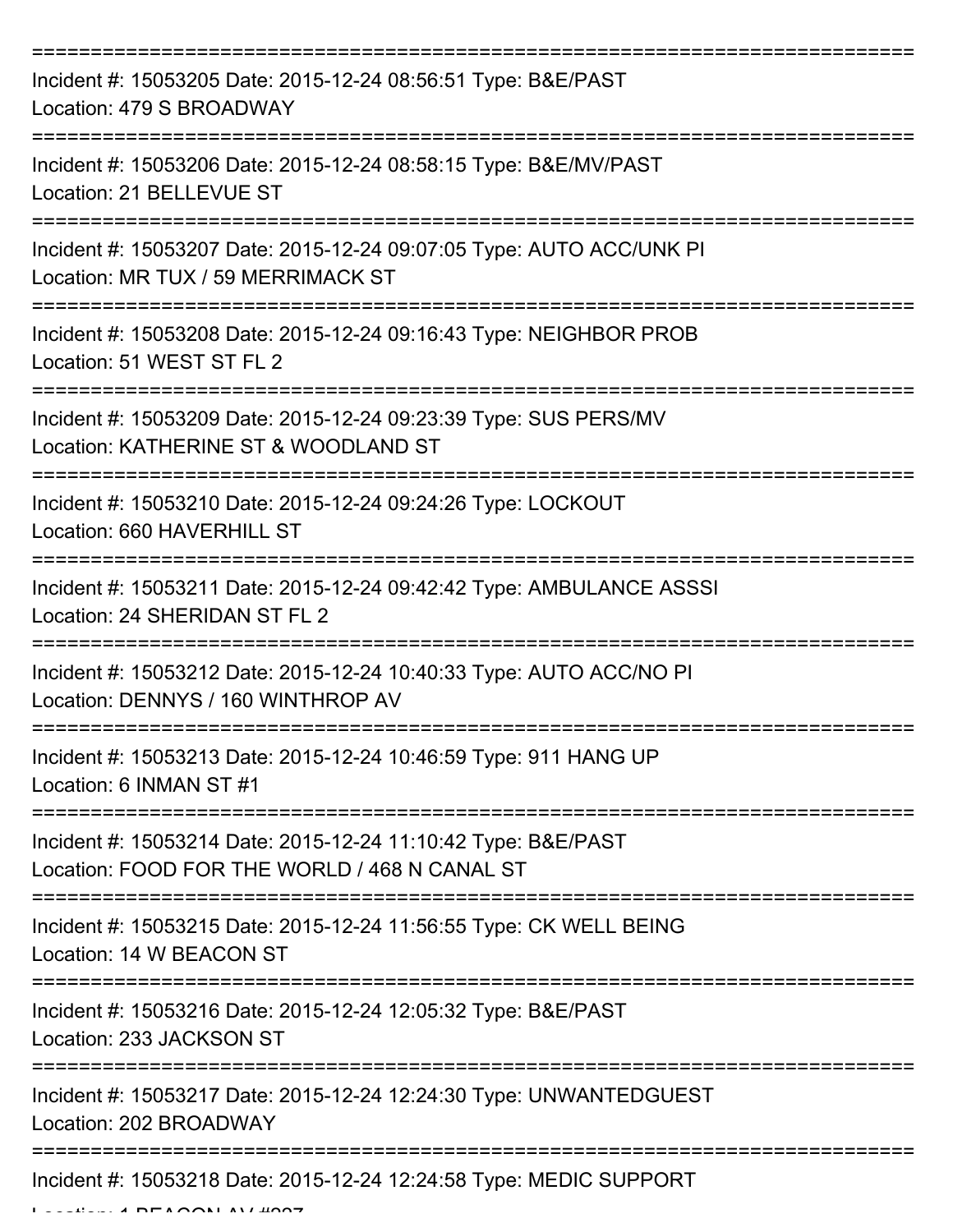| Incident #: 15053219 Date: 2015-12-24 12:30:03 Type: AUTO ACC/PI<br>Location: RADIO SHACK / 67 WINTHROP AV         |
|--------------------------------------------------------------------------------------------------------------------|
| Incident #: 15053220 Date: 2015-12-24 12:45:48 Type: INVEST CONT<br>Location: 31 MERRIMACK ST                      |
| Incident #: 15053221 Date: 2015-12-24 12:45:48 Type: DISTURBANCE<br>Location: CAP / 7 BROADWAY                     |
| Incident #: 15053222 Date: 2015-12-24 13:04:01 Type: MAN DOWN<br>Location: 12 DORCHESTER ST                        |
| Incident #: 15053223 Date: 2015-12-24 13:26:58 Type: ALARMS<br>Location: LAWRENCE BOYS + GIRLS CLUB / 136 WATER ST |
| Incident #: 15053224 Date: 2015-12-24 13:45:49 Type: SUS PERS/MV<br>Location: CUTLER ST & DURSO AV                 |
| Incident #: 15053225 Date: 2015-12-24 13:48:41 Type: CK WELL BEING<br>Location: JEFFERSON ST & MT VERNON ST        |
| Incident #: 15053226 Date: 2015-12-24 14:01:31 Type: MEDIC SUPPORT<br>Location: 111 EASTON ST                      |
| Incident #: 15053227 Date: 2015-12-24 14:06:30 Type: SHOPLIFTING<br>Location: WHINTHROP AV                         |
| Incident #: 15053228 Date: 2015-12-24 14:11:37 Type: NOISE ORD<br>Location: 115 JACKSON ST #BACK FL 3              |
| Incident #: 15053229 Date: 2015-12-24 14:31:09 Type: M/V STOP<br>Location: AVON ST & JACKSON ST                    |
| Incident #: 15053230 Date: 2015-12-24 14:41:38 Type: ANIMAL COMPL<br>Location: BRUCE SCHOOL / 135 BUTLER ST        |
| Incident #: 15053231 Date: 2015-12-24 14:54:25 Type: SPECIAL CHECK<br>Location: 66 WILLOW ST                       |
| Incident #: 15053232 Date: 2015-12-24 15:02:39 Type: INVESTIGATION                                                 |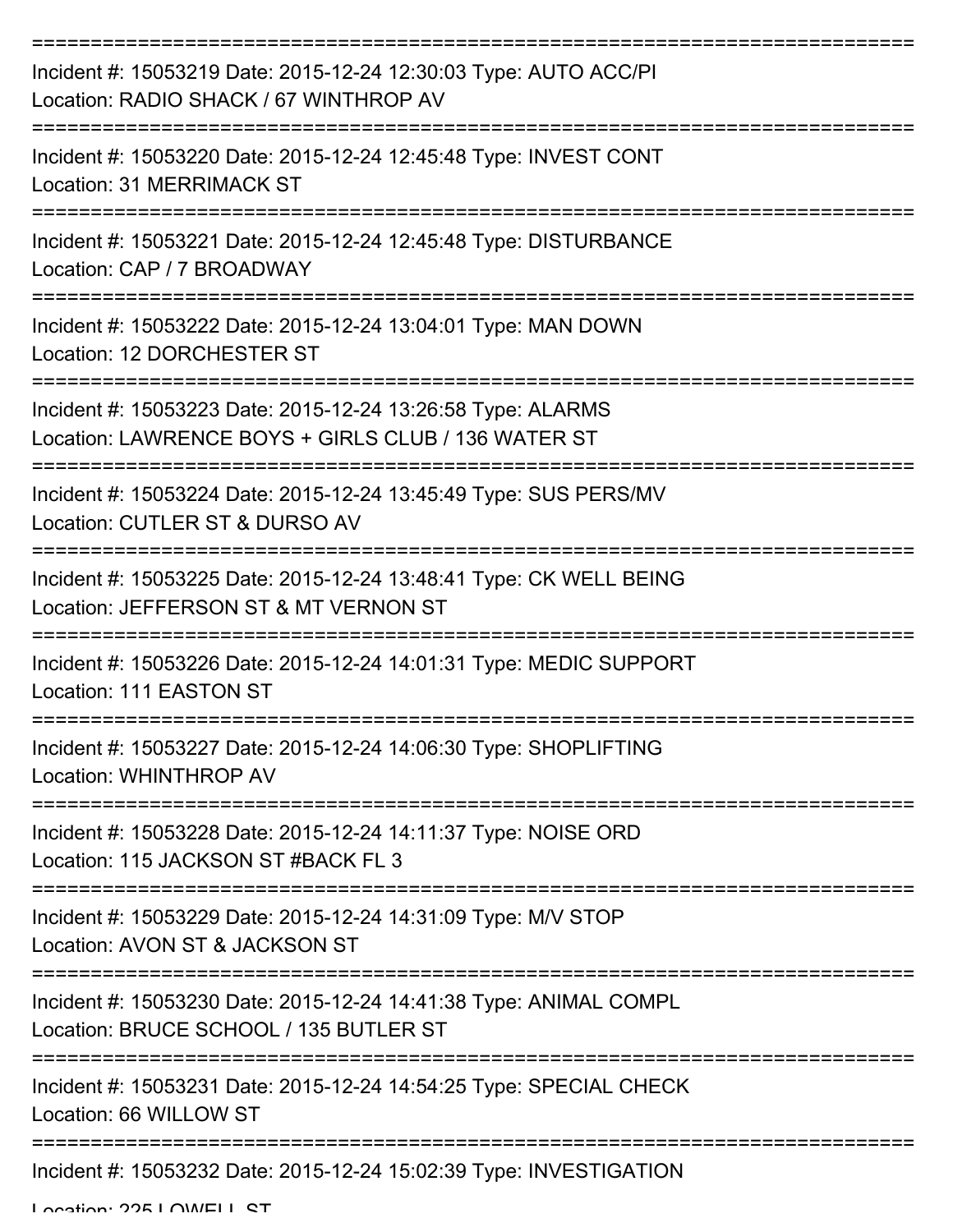| Incident #: 15053233 Date: 2015-12-24 15:11:46 Type: M/V STOP<br>Location: LAWRENCE ST & OAK ST          |
|----------------------------------------------------------------------------------------------------------|
| Incident #: 15053234 Date: 2015-12-24 15:17:17 Type: LOUD NOISE<br>Location: 66 ELM ST                   |
| Incident #: 15053235 Date: 2015-12-24 15:33:55 Type: MV/BLOCKING<br>Location: 126 ABBOTT ST              |
| Incident #: 15053236 Date: 2015-12-24 15:41:17 Type: UNKNOWN PROB<br><b>Location: BAILEY ST</b>          |
| Incident #: 15053237 Date: 2015-12-24 15:46:53 Type: AUTO ACC/PED<br>Location: 325 WINTHROP AV           |
| Incident #: 15053238 Date: 2015-12-24 15:48:26 Type: DRUG VIO<br>Location: LAKE ST & WASHINGTON ST       |
| Incident #: 15053239 Date: 2015-12-24 15:59:53 Type: STOLEN PROP<br>Location: APPLETON ST & METHUEN      |
| Incident #: 15053240 Date: 2015-12-24 16:07:23 Type: SPECIAL CHECK<br>Location: 174 ARLINGTON ST         |
| Incident #: 15053241 Date: 2015-12-24 16:30:14 Type: INVEST CONT<br>Location: LAWRENCE ST & LEXINGTON ST |
| Incident #: 15053242 Date: 2015-12-24 16:49:39 Type: AUTO ACC/NO PI<br>Location: 555 BROADWAY            |
| Incident #: 15053243 Date: 2015-12-24 16:50:17 Type: VIO CITY ORD<br>Location: BIRCH ST & STEARNS AV     |
| Incident #: 15053244 Date: 2015-12-24 16:53:36 Type: B&E/PAST<br>Location: 39 COLUMBUS AV                |
| Incident #: 15053245 Date: 2015-12-24 17:18:32 Type: ALARMS<br>Location: CITY HALL / 200 COMMON ST       |
| Incident #: 15053246 Date: 2015-12-24 17:24:26 Type: ALARM OF FIRE                                       |

Location: 43 SPRINGFIELD ST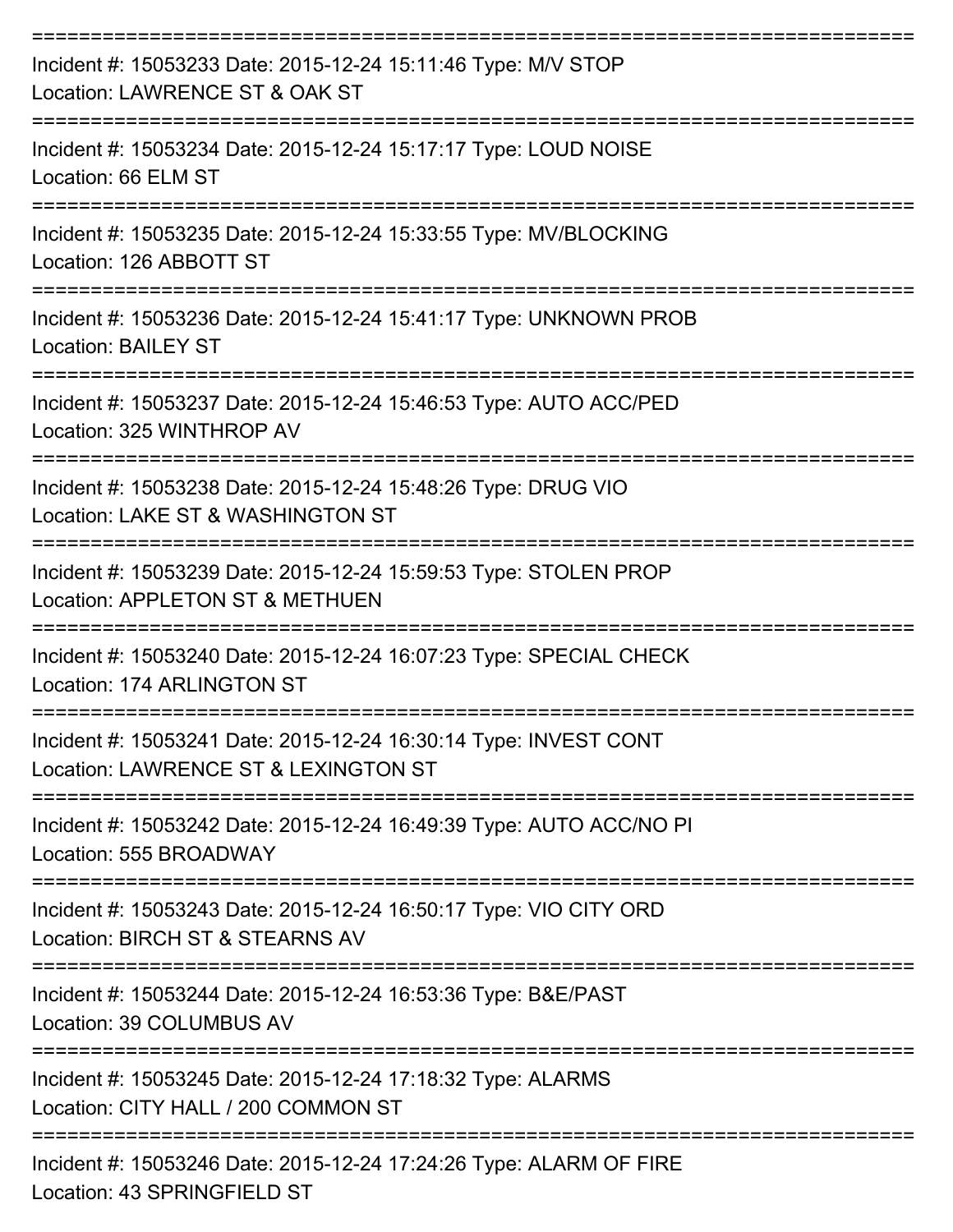| Incident #: 15053247 Date: 2015-12-24 17:48:19 Type: MEDIC SUPPORT<br>Location: 20 KNOX ST #1                                     |
|-----------------------------------------------------------------------------------------------------------------------------------|
| Incident #: 15053248 Date: 2015-12-24 17:50:19 Type: M/V STOP<br>Location: FERRY ST & MANN ST                                     |
| Incident #: 15053250 Date: 2015-12-24 17:53:00 Type: B&E/PROG<br>Location: 9 INMAN ST FL 1                                        |
| Incident #: 15053249 Date: 2015-12-24 17:53:02 Type: SPECIAL CHECK<br>Location: 174 ARLINGTON ST                                  |
| Incident #: 15053251 Date: 2015-12-24 18:03:51 Type: DISTURBANCE<br>Location: 183 PARKER ST<br>:================================= |
| Incident #: 15053252 Date: 2015-12-24 18:13:35 Type: EXTRA SURVEIL<br>Location: 66 WILLOW ST                                      |
| Incident #: 15053253 Date: 2015-12-24 18:13:38 Type: DISTURBANCE<br>Location: 169 HAVERHILL ST #10                                |
| Incident #: 15053254 Date: 2015-12-24 18:16:11 Type: MEDIC SUPPORT<br><b>Location: 32 LAWRENCE ST</b>                             |
| Incident #: 15053255 Date: 2015-12-24 18:18:47 Type: M/V STOP<br><b>Location: FALLS BRIDGE</b>                                    |
| Incident #: 15053256 Date: 2015-12-24 19:10:16 Type: GENERAL SERV<br>Location: 67 WINTHROP AV                                     |
| Incident #: 15053257 Date: 2015-12-24 19:13:18 Type: AUTO ACC/NO PI<br>Location: CRESCENT ST & FOREST ST                          |
| Incident #: 15053258 Date: 2015-12-24 19:18:41 Type: ALARM/BURG<br>Location: 293 HAMPSHIRE ST                                     |
| Incident #: 15053260 Date: 2015-12-24 19:46:46 Type: GENERAL SERV<br>Location: CENTRAL BRIDGE / 0 MERRIMACK ST                    |
| Incident #: 15053259 Date: 2015-12-24 19:49:28 Type: NOISE ORD<br>Location: BROADWAY & MANCHESTER ST                              |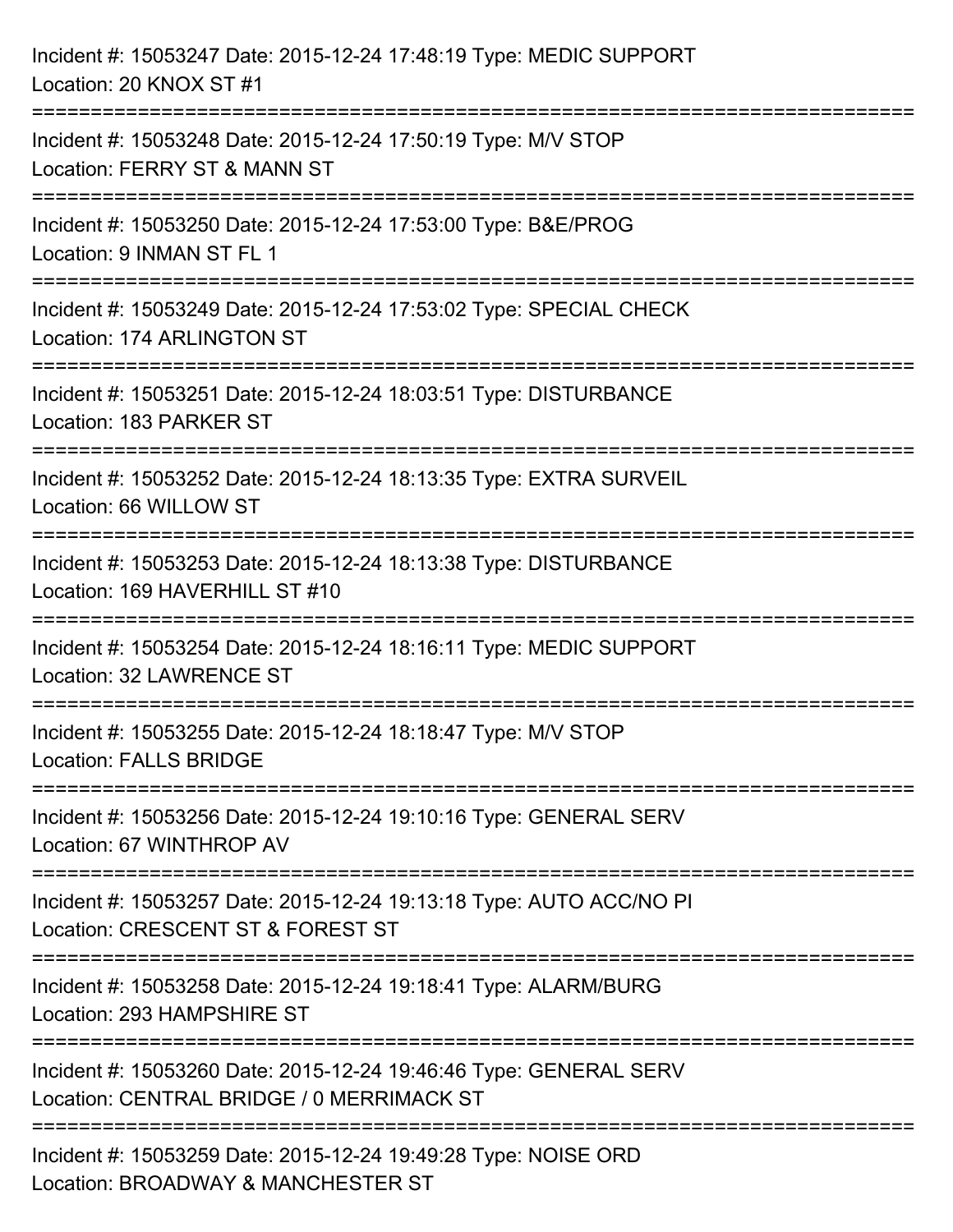| Incident #: 15053261 Date: 2015-12-24 20:03:02 Type: SUS PERS/MV<br>Location: 274 LAWRENCE ST                                         |
|---------------------------------------------------------------------------------------------------------------------------------------|
| Incident #: 15053262 Date: 2015-12-24 20:04:57 Type: MAL DAMAGE<br>Location: 171 WHITE ST                                             |
| Incident #: 15053263 Date: 2015-12-24 20:40:45 Type: ALARM/BURG<br>Location: L&R MARKET / 486 HOWARD ST                               |
| Incident #: 15053264 Date: 2015-12-24 21:10:47 Type: MEDIC SUPPORT<br>Location: 63 LINEHAN ST                                         |
| Incident #: 15053265 Date: 2015-12-24 21:34:55 Type: M/V STOP<br>Location: HAMPSHIRE ST & MYRTLE ST                                   |
| Incident #: 15053266 Date: 2015-12-24 21:37:52 Type: NOISE ORD<br>Location: CAMPO SECO ST & HIGHLAWN AV                               |
| Incident #: 15053270 Date: 2015-12-24 21:44:22 Type: MAL DAMAGE<br>Location: 6 DIAMOND ST #6<br>:==================================== |
| Incident #: 15053268 Date: 2015-12-24 21:46:48 Type: DISTURBANCE<br>Location: 27 WILLOW ST #B                                         |
| Incident #: 15053267 Date: 2015-12-24 21:48:13 Type: M/V STOP<br>Location: BROADWAY & HAVERHILL ST                                    |
| Incident #: 15053269 Date: 2015-12-24 21:51:53 Type: LOUD NOISE<br>Location: 1027 ESSEX ST                                            |
| Incident #: 15053271 Date: 2015-12-24 22:00:43 Type: NOISE ORD<br>Location: 70 MELVIN ST #13                                          |
| Incident #: 15053272 Date: 2015-12-24 22:05:05 Type: ALARMS<br>Location: ESPERANZA ACADEMY / 198 GARDEN ST                            |
| Incident #: 15053273 Date: 2015-12-24 22:14:13 Type: NOISE ORD<br>Location: 571 HAVERHILL ST                                          |
| Incident #: 15053274 Date: 2015-12-24 22:22:53 Type: MEDIC SUPPORT<br>Location: 21 LOGAN ST #2                                        |

===========================================================================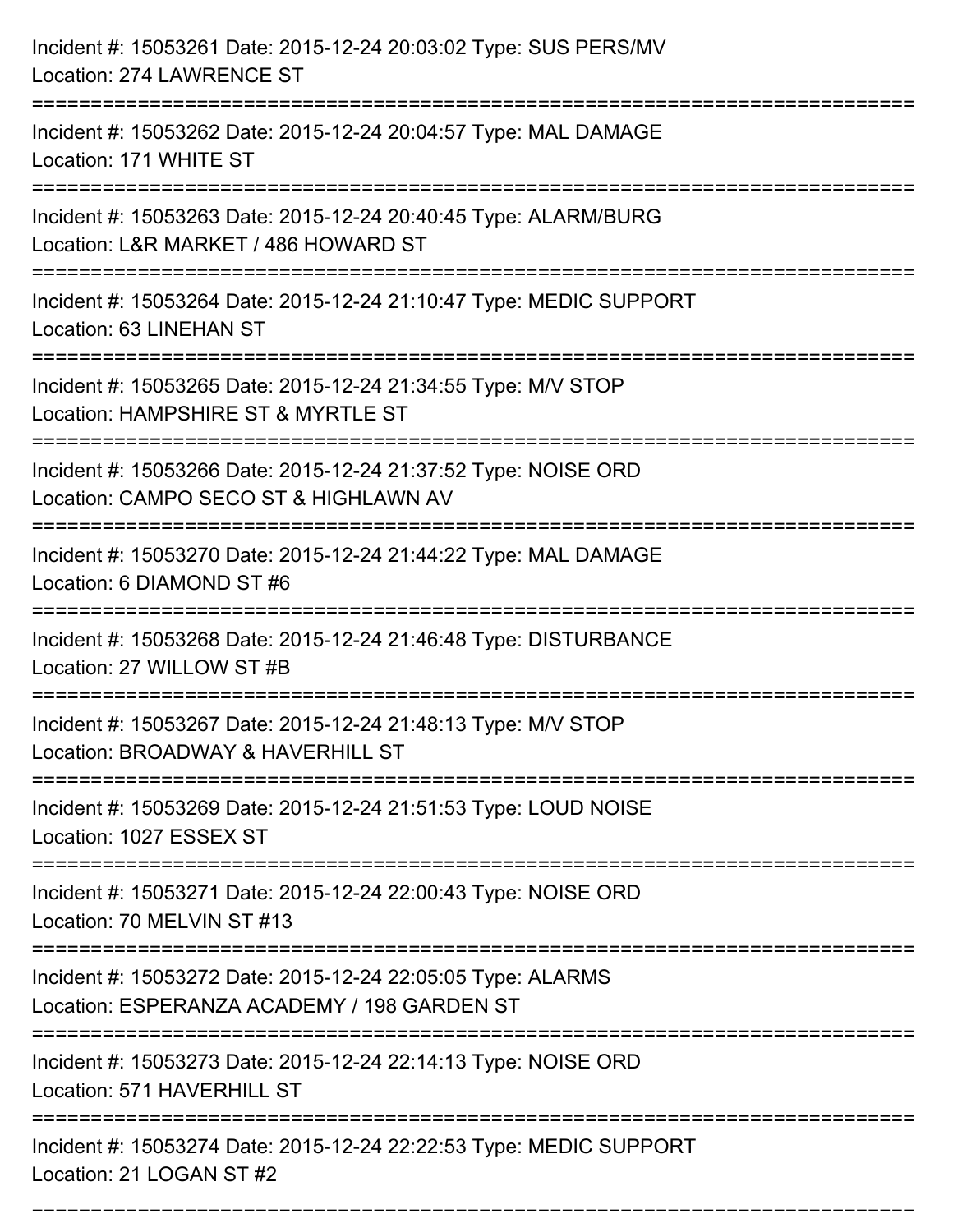| Incident #: 15053275 Date: 2015-12-24 22:26:14 Type: SUS PERS/MV<br>Location: 17 FRONT ST                                    |
|------------------------------------------------------------------------------------------------------------------------------|
| Incident #: 15053276 Date: 2015-12-24 22:42:41 Type: NOISE ORD<br>Location: 25 CRESCENT ST                                   |
| Incident #: 15053277 Date: 2015-12-24 22:51:44 Type: NOISE ORD<br>Location: 17 CHESTER ST<br>:======================         |
| Incident #: 15053278 Date: 2015-12-24 23:00:48 Type: FIGHT<br>Location: 192 UNION ST                                         |
| Incident #: 15053279 Date: 2015-12-24 23:00:48 Type: MV/BLOCKING<br>Location: 103 HAVERHILL ST<br>-------------------------- |
| Incident #: 15053280 Date: 2015-12-24 23:01:58 Type: ALARMS<br>Location: 198 GARDEN ST                                       |
| Incident #: 15053281 Date: 2015-12-24 23:07:59 Type: CK WELL BEING<br>Location: 161 SARATOGA ST FL 2R<br>============        |
| Incident #: 15053282 Date: 2015-12-24 23:10:38 Type: AUTO ACC/NO PI<br>Location: UNION SUPERMARKET / 241 S UNION ST          |
| Incident #: 15053283 Date: 2015-12-24 23:23:03 Type: MV/BLOCKING<br>Location: 168 ABBOTT ST<br>----------------              |
| Incident #: 15053284 Date: 2015-12-24 23:31:11 Type: DOMESTIC/PAST<br>Location: 122 BRADFORD ST                              |
| Incident #: 15053285 Date: 2015-12-24 23:42:42 Type: NOISE ORD<br>Location: 463 ANDOVER ST                                   |
| Incident #: 15053286 Date: 2015-12-24 23:44:30 Type: ALARMS<br>Location: 61 BASSWOOD ST                                      |
| Incident #: 15053287 Date: 2015-12-24 23:46:07 Type: NOISE ORD<br>Location: 262 E HAVERHILL ST                               |
| Incident #: 15053288 Date: 2015-12-24 23:51:13 Type: DISTURBANCE<br>Location: 21 E HAVERHILL ST                              |